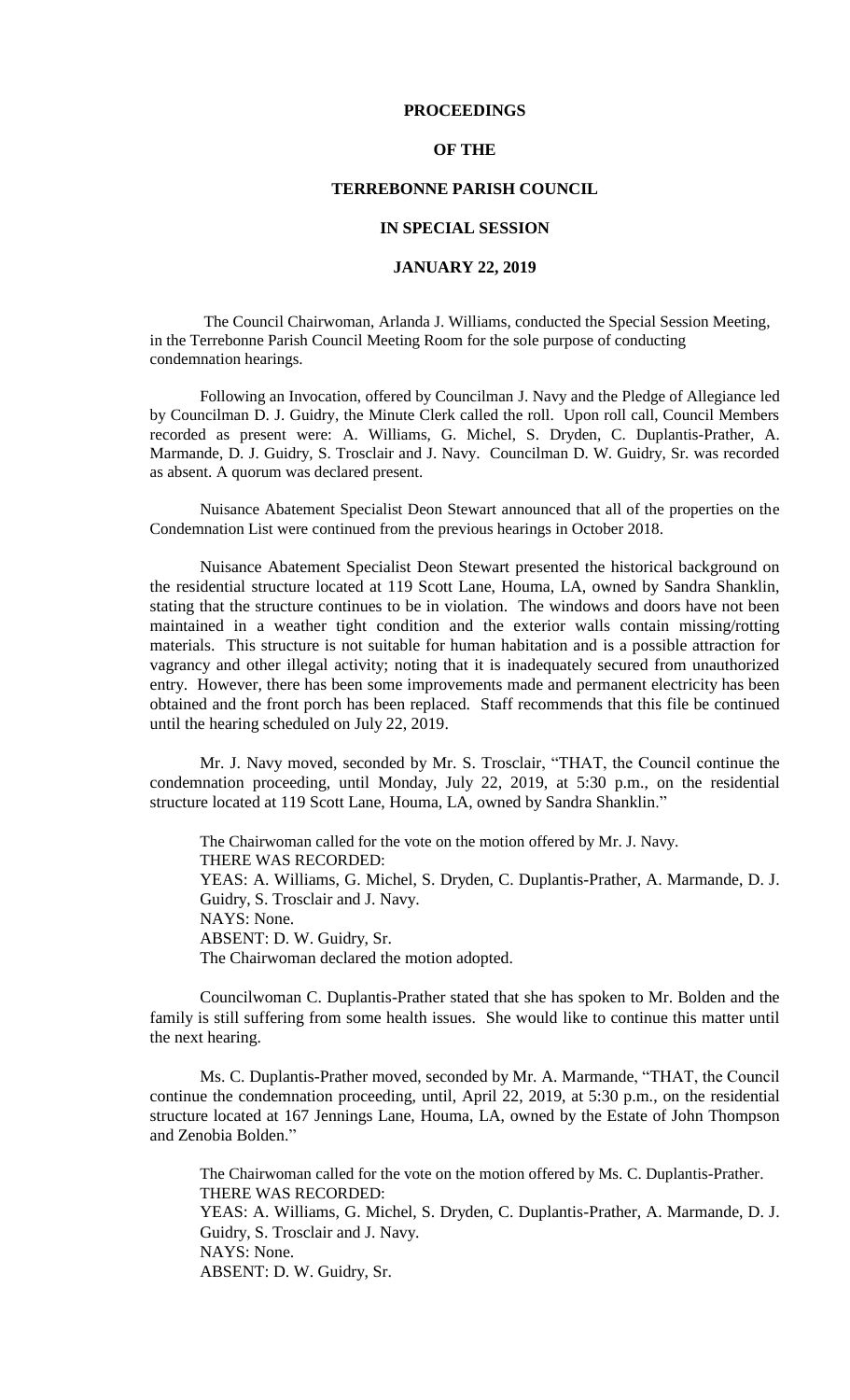The Chairwoman declared the motion adopted.

Mr. J. Navy moved, seconded by Ms. Duplantis-Prather, "THAT, the Council continue the condemnation proceeding, until Monday, April 22, 2019, at 5:30 p.m., on the residential structure located at 1703 Dunn Street, Houma, LA, owned by Flamingo Property Management, LLC."

The Chairwoman called for the vote on the motion offered by Mr. J. Navy. THERE WAS RECORDED: YEAS: A. Williams, S. Dryden, C. Duplantis-Prather, A. Marmande, D. J. Guidry, S. Trosclair and J. Navy. NAYS: None. ABSENT: G. Michel and D. W. Guidry, Sr. The Chairwoman declared the motion adopted.

Mr. J. Navy moved, seconded by Mr. A. Marmande, "THAT, the Council continue the condemnation proceeding, until Monday, April 22, 2019, at 5:30 p.m., on the residential structure located at 1303 Miles Street, Houma, LA, owned by Michael Sobert."

The Chairwoman called for the vote on the motion offered by Mr. J. Navy. THERE WAS RECORDED: YEAS: A. Williams, S. Dryden, C. Duplantis-Prather, A. Marmande, D. J. Guidry, S. Trosclair and J. Navy. NAYS: None. ABSENT: G. Michel and D. W. Guidry, Sr. The Chairwoman declared the motion adopted.

Nuisance Abatement Specialist Deon Stewart presented the historical background on the residential structure located at 520 Columbus Street, Houma, LA, owned by Fern Taylor Hite, stating that the structure continues to be in violation. The interior has not been maintained in a clean and sanitary condition and it contains junk and trash. It is unsuitable for human habitation and has the possible attraction for vagrancy and other illegal activity. The exterior of the property has not been maintained in a clean and sanitary condition. The exterior walls contain holes and missing and/or rotting materials. Staff recommends that this structure be condemned.

Ms. De'Inez Hite, property owner of 520 Columbus Street, stated that her mother had a heart attack and they are still trying to making repairs to the property. She asked for additional time to complete the repairs.

Nuisance Abatement Specialist Deon Stewart stated that Ms. Hite's permit has expired and she would have to obtain a new one to finish completing the necessary repairs.

Mr. A. Marmande moved, seconded by Mr. D. J. Guidry, "THAT, the Council continue the condemnation proceeding, until Monday, April 22, 2019, at 5:30 p.m., on the residential structure located at 520 Columbus Street, Houma, LA, owned by Fern Taylor Hite."

The Chairwoman called for the vote on the motion offered by Mr. A. Marmande. THERE WAS RECORDED: YEAS: A. Williams, S. Dryden, C. Duplantis-Prather, A. Marmande, D. J. Guidry and S. Trosclair. NAYS: None. ABSENT: G. Michel, D. W. Guidry, Sr. and J. Navy. The Chairwoman declared the motion adopted.

Nuisance Abatement Specialist Deon Stewart presented the historical background on the residential mobile home structure located at 5415 Bayouside Drive, Chauvin, LA, owned by Meryl Thibodaux. Ms. Stewart indicated that the owner has secured the structure as instructed by Administration and Council until they are able to settle the issue regarding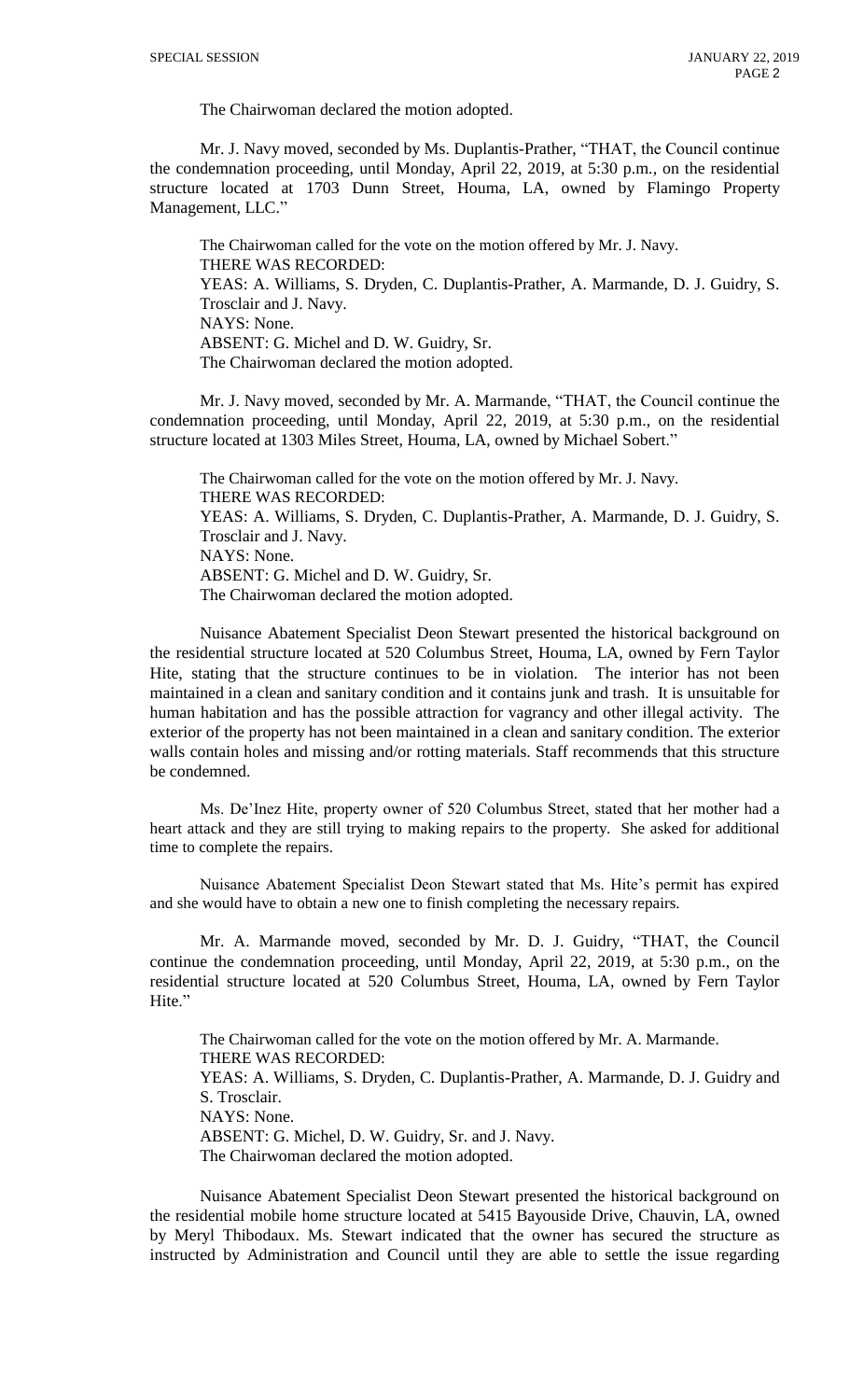ownership of the structure and what action they are legally liable to take. Staff recommends that this file be closed.

Mr. D. J. Guidry seconded by Mr. S. Trosclair, "THAT, the Council close the condemnation proceeding on the residential mobile home structure located at 5415 Bayouside Drive, Chauvin, LA, owned by Meryl Thibodaux."

The Chairwoman called for the vote on the motion offered by Mr. D. J. Guidry. THERE WAS RECORDED: YEAS: A. Williams, S. Dryden, C. Duplantis-Prather, A. Marmande, D. J. Guidry and S. Trosclair. NAYS: None. ABSENT: G. Michel, D. W. Guidry and J. Navy. The Chairwoman declared the motion adopted.

Nuisance Abatement Specialist Deon Stewart presented the historical background on the residential structure located at 124 Pellegrin Street, Houma, LA, owned by Ronald H. Cole, Jr., stating that structure continues to be in violation. The exterior walls contain missing/rotting materials. The windows and doors have not been maintained in a weather tight condition and the exterior of the property has not been maintained in a clean and sanitary condition. It contains junk and trash. However, an Order to Appear was untimely. Staff recommends that this matter be continued until the next hearing scheduled April 22, 2019.

The Mr. Ronald H. Cole, Jr., owner of the residential property located at 124 Pellegrin Street, stated that they are making repairs and stated that they want to continue to make repairs to bring the structure up to code.

Mr. D. J. Guidry moved, seconded by Mr. S. Trosclair, "THAT, the Council continue the condemnation proceeding, until Monday, April 22, 2019, at 5:30 p.m., on the residential structure located at 124 Pellegrin Street, Houma, LA, owned by Ronald H. Cole, Jr."

The Chairwoman called for the vote on the motion offered by Mr. D. J. Guidry. THERE WAS RECORDED: YEAS: A. Williams, G. Michel, S. Dryden, C. Duplantis-Prather, A. Marmande, D. J. Guidry and S. Trosclair. NAYS: None. ABSENT: D. W. Guidry, Sr. and J. Navy. The Chairwoman declared the motion adopted.

Nuisance Abatement Specialist Deon Stewart presented the historical background on the residential structure located at 515 Antoine Street, Houma, stating this structure continues to be in violation. The windows and doors have not been maintained in a weather tight condition and the exterior of the property has not been maintained in a clean and sanitary condition; contains tall grass, junk and trash. The structure is inadequately secured from unauthorized entry and is possibly a place of harborage for stray animals, rodents, insects and vermin infestations. The interior has not been maintained in a clean and sanitary condition and is unsuitable for human habitation. Staff recommends that this structure be condemned.

Mr. Roberto J. Robledo, owner of the property located at 515 Antoine Street, stated that he has hired contractors to make the repairs and some repairs have been made. He would like to continue to make repairs.

Council Chairwoman A. Williams instructed Mr. Robledo to get a permit so that he can make all of the necessary repairs needed to bring the structure up to code.

Planning and Zoning Director C. Pulaski stated that as of January 1, 2019, the fees for renovation permits are waived, thanks to a measure passed by the Council and Administration. He suggested to Mr. Robledo to contact the Planning Nuisance Abatement Department to get a list of the necessary repairs and mark off the ones that are no longer in violation.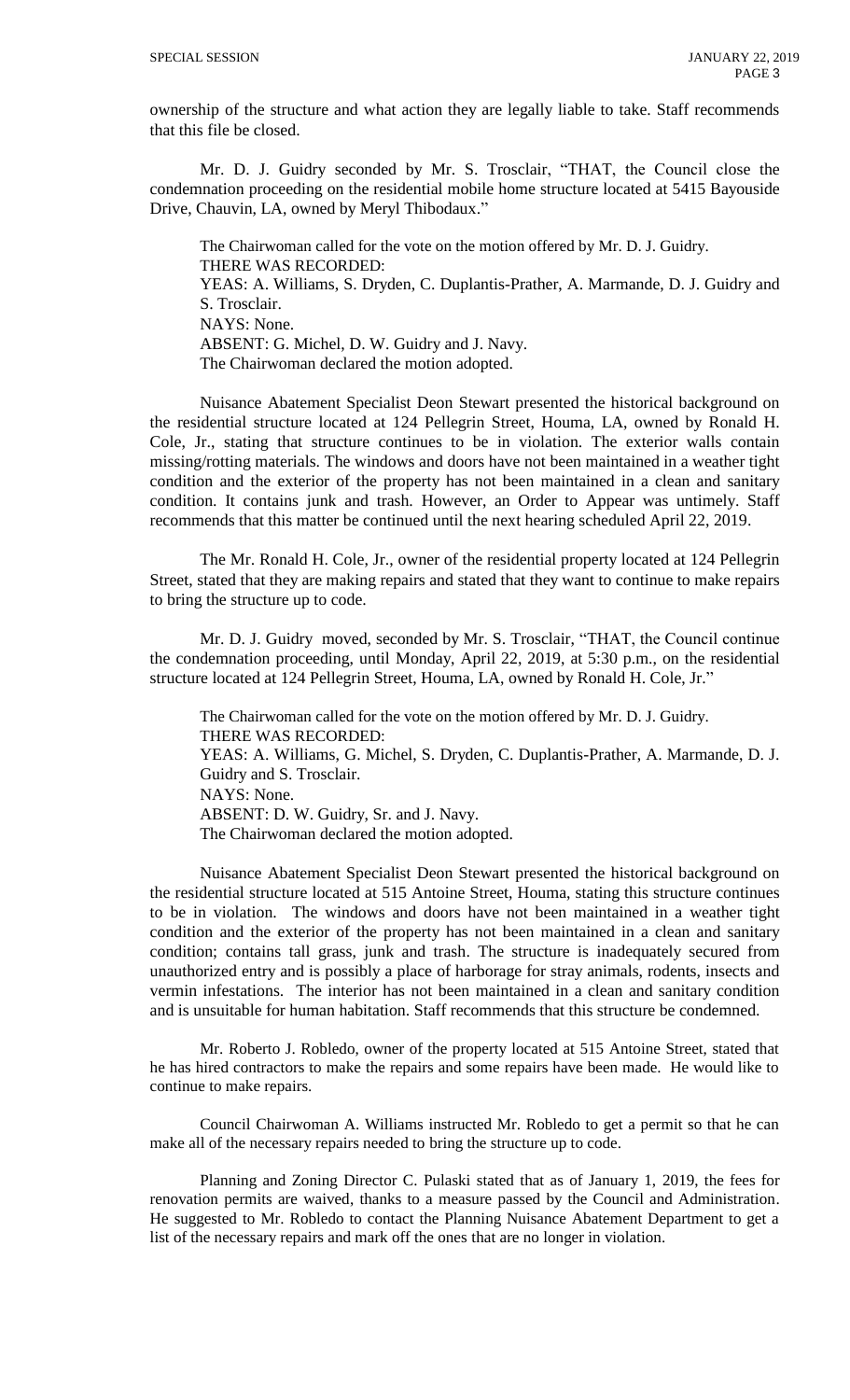Mr. A. Marmande moved, seconded by Ms. C. Duplantis-Prather, "THAT, the Council continue with the condemnation proceeding, until April 22, 2019, at 5:30 p.m., on the residential structure located at 515 Antoine Street, Houma, LA owned by Roberto J. Robledo and Bessie Robledo."

The Chairwoman called for the vote on the motion offered by Mr. A. Marmande. THERE WAS RECORDED: YEAS: A. Williams, G. Michel, S. Dryden, C. Duplantis-Prather, A. Marmande, D. J. Guidry and S. Trosclair. NAYS: None. ABSENT: D. W. Guidry, Sr. and J. Navy. The Chairwoman declared the motion adopted.

Nuisance Abatement Specialist Deon Stewart presented the historical background on the residential structure located at 1201 Wallis Street, Houma, LA, owned by Alzena Stoves Barabin, Benjamin Stoves, Jr., Anthony Stoves, Amolia Stoves Porter, Nathaniel Patterson, Sean Patterson, Noble Patterson, Jr., Mary Patterson, Glenda Patterson, Tiffany Bass-Howard and Brian Bass stating this structure is no longer in violation. Staff recommends that this file be closed.

Mr. S. Dryden moved, seconded by Ms. C. Duplantis-Prather, "THAT, the Council close the condemnation file on the residential structure located at 1201 Wallis Street, Houma, LA owned by Alzena Stoves Barabin, Benjamin Stoves, Jr., Anthony Stoves, Amolia Stoves Porter, Nathaniel Patterson, Sean Patterson, Noble Patterson, Jr., Mary Patterson, Glenda Patterson, Tiffany Bass-Howard and Brian Bass due to the structure being repaired."

The Chairwoman called for the vote on the motion offered by Mr. S. Dryden. THERE WAS RECORDED: YEAS: A. Williams, G. Michel, S. Dryden, C. Duplantis-Prather, A. Marmande, D. J. Guidry and S. Trosclair. NAYS: None. ABSENT: D. W. Guidry, Sr. and J. Navy. The Chairwoman declared the motion adopted.

Nuisance Abatement Specialist Deon Stewart presented the historical background on the residential mobile home structure located at 9087 Main Street, Houma, LA, owned by Percy E. Gabriel stating that the structure has been demolished or removed. Staff recommends that this file be closed.

Mr. S. Dryden moved, seconded by Mr. G. Michel, "THAT, the Council close the condemnation file on the residential mobile home structure located at 9087 Main Street, Houma, LA, owned by Percy E. Gabriel due to structure being demolished or removed."

The Chairwoman called for the vote on the motion offered by Mr. S. Dryden. THERE WAS RECORDED: YEAS: A. Williams, G. Michel, S. Dryden, C. Duplantis-Prather, A. Marmande, D. J. Guidry and S. Trosclair. NAYS: None. ABSENT: D. W. Guidry, Sr. and J. Navy. The Chairwoman declared the motion adopted.

Mr. A. Marmande moved, seconded by Ms. C. Duplantis-Prather, "THAT, the Council continue, until April 22, 2019, at 5:30 p.m., the condemnation proceedings on the residential structure located at 4777 Grand Caillou Road, Houma, LA, owned by Thaddeus J. Scott, Jr., Donald Joseph Scott, Herbert Joseph Scott, Ronnie Patrick Scott, Cedric Paul Scott, Annie Scott Pellegrin and Catherine Scott Breaux."

The Chairwoman called for the vote on the motion offered by Mr. A. Marmande. THERE WAS RECORDED:

YEAS: A. Williams, G. Michel, S. Dryden, C. Duplantis-Prather, A. Marmande, D. J. Guidry and S. Trosclair.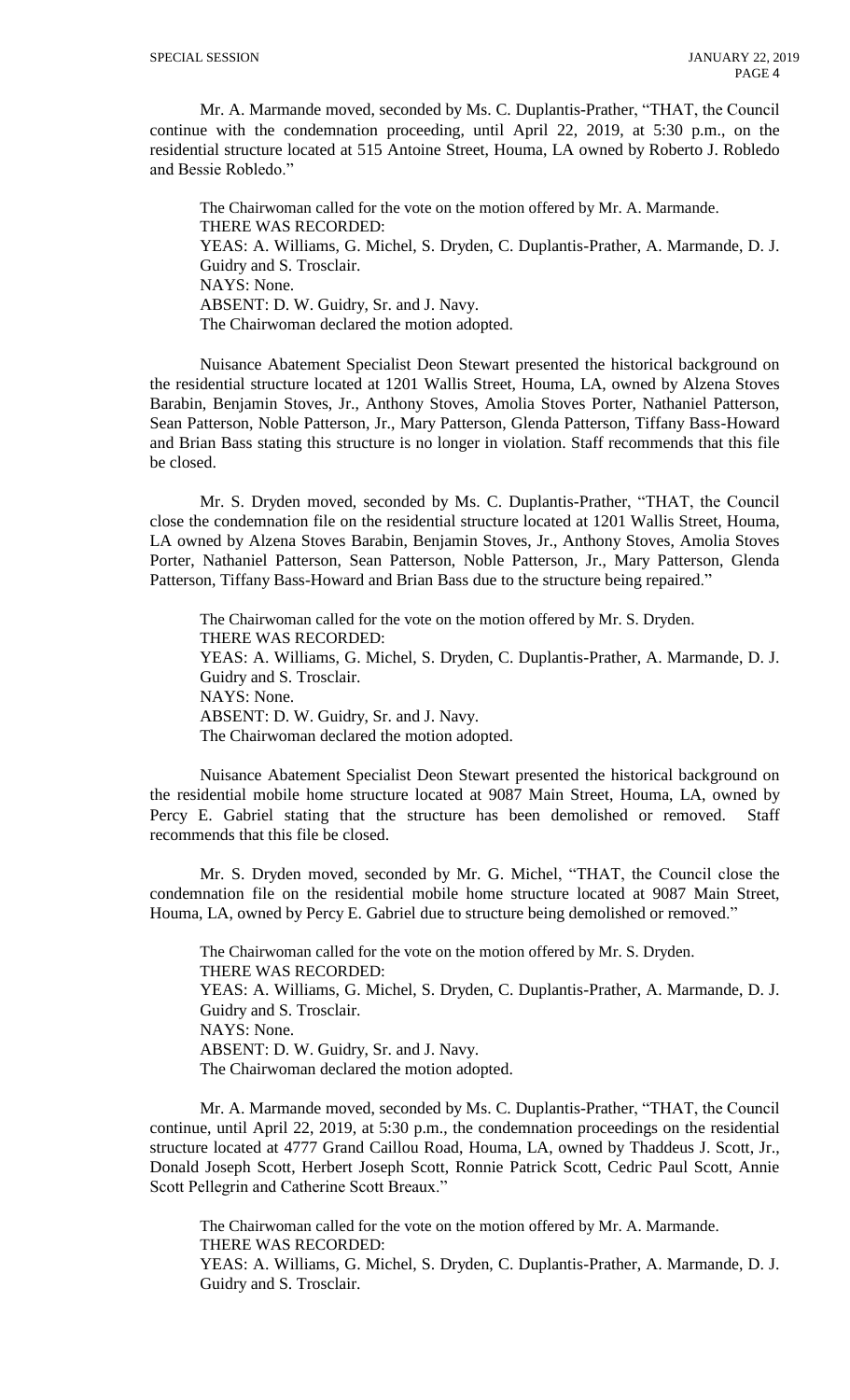NAYS: None. ABSENT: D. W. Guidry, Sr. and J. Navy. The Chairwoman declared the motion adopted.

Nuisance Abatement Specialist Deon Stewart presented the historical background on the residential structure located at 908 Grinage Street, Houma, LA, owned by Ella Mae Miller and Charles Talley, Sr., stating that structure is no longer in violation. Staff recommended that this file be closed.

Mr. S. Dryden moved, seconded by Mr. G. Michel, "THAT, the Council close the condemnation file on the residential structure located at 908 Grinage Street, Houma, LA, owned by Ella Mae Miller and Charles Talley, Sr. due to the structure having been repaired."

The Chairwoman called for the vote on the motion offered by Mr. S. Dryden. THERE WAS RECORDED: YEAS: A. Williams, G. Michel, S. Dryden, C. Duplantis-Prather, A. Marmande, D. J. Guidry and S. Trosclair. NAYS: None. ABSENT: D. W. Guidry, Sr. and J. Navy. The Chairwoman declared the motion adopted.

Councilwoman A. Williams stated that she is working with the family of the property located at 705 Eliza Street and they have changed demolition contractors; and added that this structure should be removed and/or demolished in approximately two weeks. She asked for a continuance to help the family while they are switching contractors.

Mr. A. Marmande moved, seconded by Mr. S. Trosclair, "THAT, the Council continue, until Monday, April 22, 2019, at 5:30 p.m., the condemnation proceedings on the residential structure located 705 Eliza Street, Houma, LA, owned by Raymond and Bertha Holmes Griffin, c/o Sarah Holmes."

The Chairwoman called for the vote on the motion offered by Mr. A. Marmande. THERE WAS RECORDED: YEAS: A. Williams, G. Michel, S. Dryden, C. Duplantis-Prather, A. Marmande, D. J. Guidry and S. Trosclair. NAYS: None. ABSENT: D. W. Guidry, Sr. and J. Navy. The Chairwoman declared the motion adopted.

Nuisance Abatement Specialist Deon Stewart presented the historical background on the residential accessory structure located at 3106 Gilbert Street, Houma, LA, owned by Gayle Leboeuf Trahan, Karen Leboeuf, Linda Leboeuf Falgout and Rhonda Leboeuf Vincent, stating this structure continues to be in violation. The exterior of the property has not been maintained in a clean and sanitary condition. The structure is inundated with junk and trash and is a possible place for harborage of stray animals, rodents, insects and vermin infestations. The exterior walls contain missing and/or rotting materials. The structure is inadequately secured to prevent unauthorized entry.

Mr. G. Michel moved, seconded by Mr. S. Dryden, "THAT, the Council find the residential accessory structure located at 3106 Gilbert Street, Houma, LA, owned by Gayle Leboeuf Trahan, Karen Leboeuf, Linda Leboeuf Falgout and Rhonda Leboeuf Vincent, per legal description,

'A certain lot of ground situated in the Parish of Terrebonne, Louisiana, measuring a front of sixty-one (61') feet on the East side of Gilbert Street, by a depth of one hundred eighteen and 66/100 (118,66') feet between parallel lines; being known and designated as LOT NO. NINE (9) IN BLOCK NO. TWO (2) on a plan of Gilbert Subdivision NO. ONE (1), made by T. Baker Smith, C.E., dated October 14, 1953, on file in the office of the Clerk of Court of Terrebonne Parish, Louisiana; bounded on the West by Gilbert Street, on the North by Lot No. 8, on the Sough by Lot No. 10 and on the East by Lot No. 2 of said Block No. 2.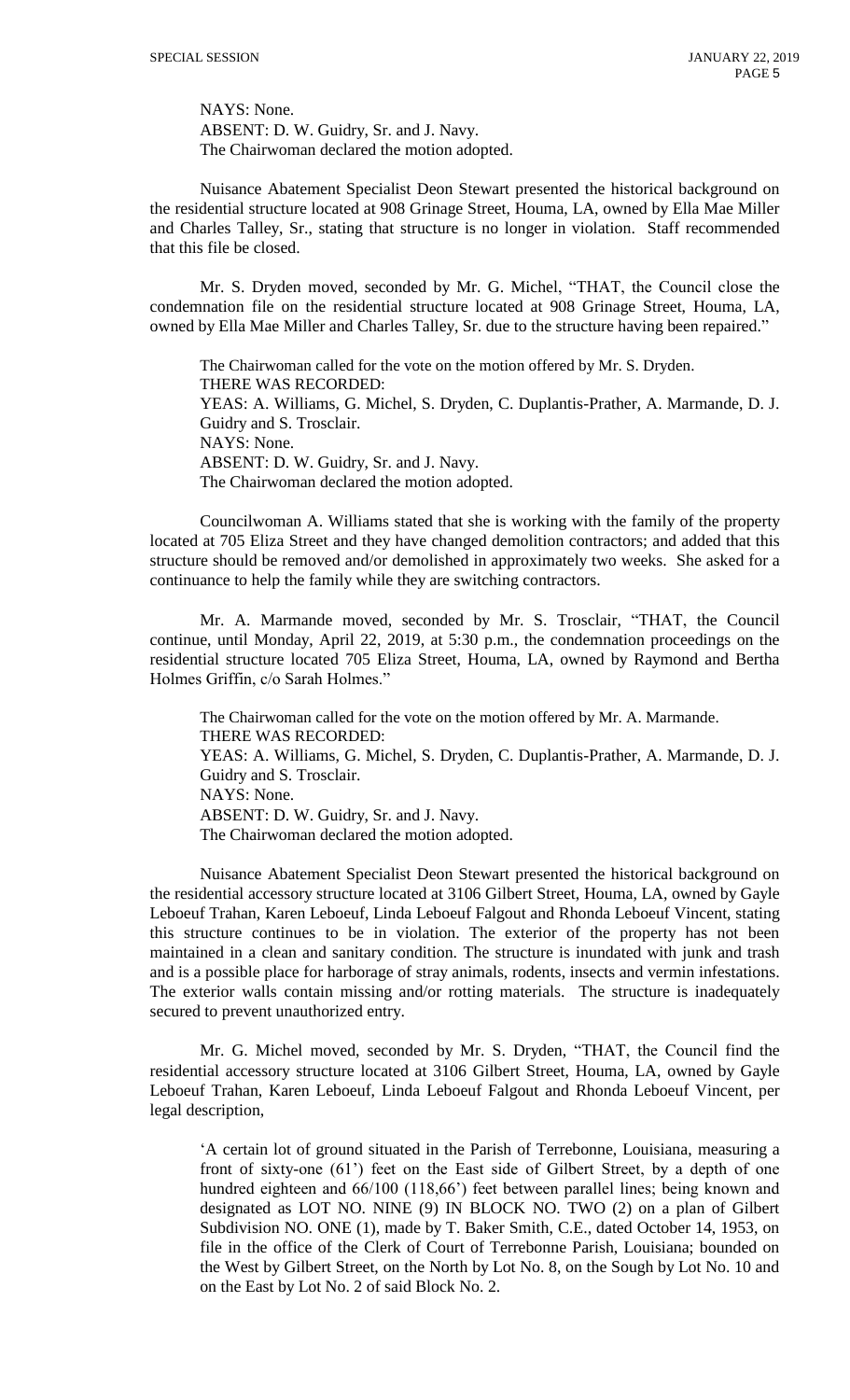Being the same property which Camille J. LeBouef, Jr., purchased from Gilbert J. Bourg on August 20, 1955 by act of sale passed before Robert B. Butler, Jr., Notary Public, and duly recorded in the conveyance records of Terrebonne Parish, Louisiana.'

is in a dilapidated and dangerous condition that endangers the health, safety and welfare of the public. Accordingly, the residential accessory structure is hereby condemned and the owner is hereby ordered to demolish, and/or remove the residential accessory structure by February 28, 2019. In default of which the Terrebonne Parish Consolidated Government may proceed to do so, and in accordance therewith, the Parish Administration be authorized to proceed with the bidding process for the demolition and/or removal."

The Chairwoman called for the vote on the motion offered by Mr. G. Michel. THERE WAS RECORDED: YEAS: A. Williams, G. Michel, S. Dryden, C. Duplantis-Prather, A. Marmande, D. J. Guidry and S. Trosclair. NAYS: None. ABSENT: D. W. Guidry, Sr. and J. Navy. The Chairwoman declared the motion adopted.

Nuisance Abatement Specialist Deon Stewart presented the historical background on the residential structure located at 404 Jerry Ann Street, Chauvin, LA, owned by Craig Rodrigue, Danita A. Rodrigue, Steve Rodrigue, Kerri Lynn Rodrigue, Destiny Rodrigue and Renee Rodrigue, stating this structure continues to be in violation. The structure appears to have been substantially damaged by fire, resulting in the structure being rendered hazardous to the overall health, safety and welfare to the general public. The windows and doors have not been maintained in a weather tight condition. The structure is inadequately secured to prevent unauthorized entry. However, Order to Appear was untimely.

Ms. Kerri Lynn Rodrigue, an heir of the aforementioned property, stated that the property was inherited and they have been in consultation with lawyers to get this matter resolved; and noted that once this matter is resolved, they are going to demolish the structure.

Mr. D. J. Guidry moved, seconded by Mr. A. Marmande, "THAT, the Council continue, until Monday, April 22, 2019, at 5:30 p.m., the condemnation proceedings on the residential structure located at 404 Jerry Ann Street, Chauvin, LA, owned by Craig Rodrigue, Danita A. Rodrigue, Steve Rodrigue, Kerri Lynn Rodrigue, Destiny Rodrigue and Renee Rodrigue."

The Chairwoman called for the vote on the motion offered by Mr. D. J. Guidry. THERE WAS RECORDED: YEAS: A. Williams, G. Michel, S. Dryden, C. Duplantis-Prather, A. Marmande, D. J. Guidry and S. Trosclair. NAYS: None. ABSENT: D. W. Guidry, Sr. and J. Navy. The Chairwoman declared the motion adopted.

(The power point presentation given by Administration, which contains the background and history of each property, photographs of the subject structures, and Administration's recommendations, have been made a part of the official record of these proceedings, a hard copy of which is to be maintained in the office of the Planning Department.)

Mr. A. Marmande moved, seconded by Mr. S. Trosclair, "THAT, there being no further business to come before the Council, the meeting be adjourned."

The Chairwoman called for the vote on the motion offered by Mr. A. Marmande. THERE WAS RECORDED: YEAS: A. Williams, G. Michel, S. Dryden, C. Duplantis-Prather, A. Marmande, D. J. Guidry and S. Trosclair. NAYS: None.